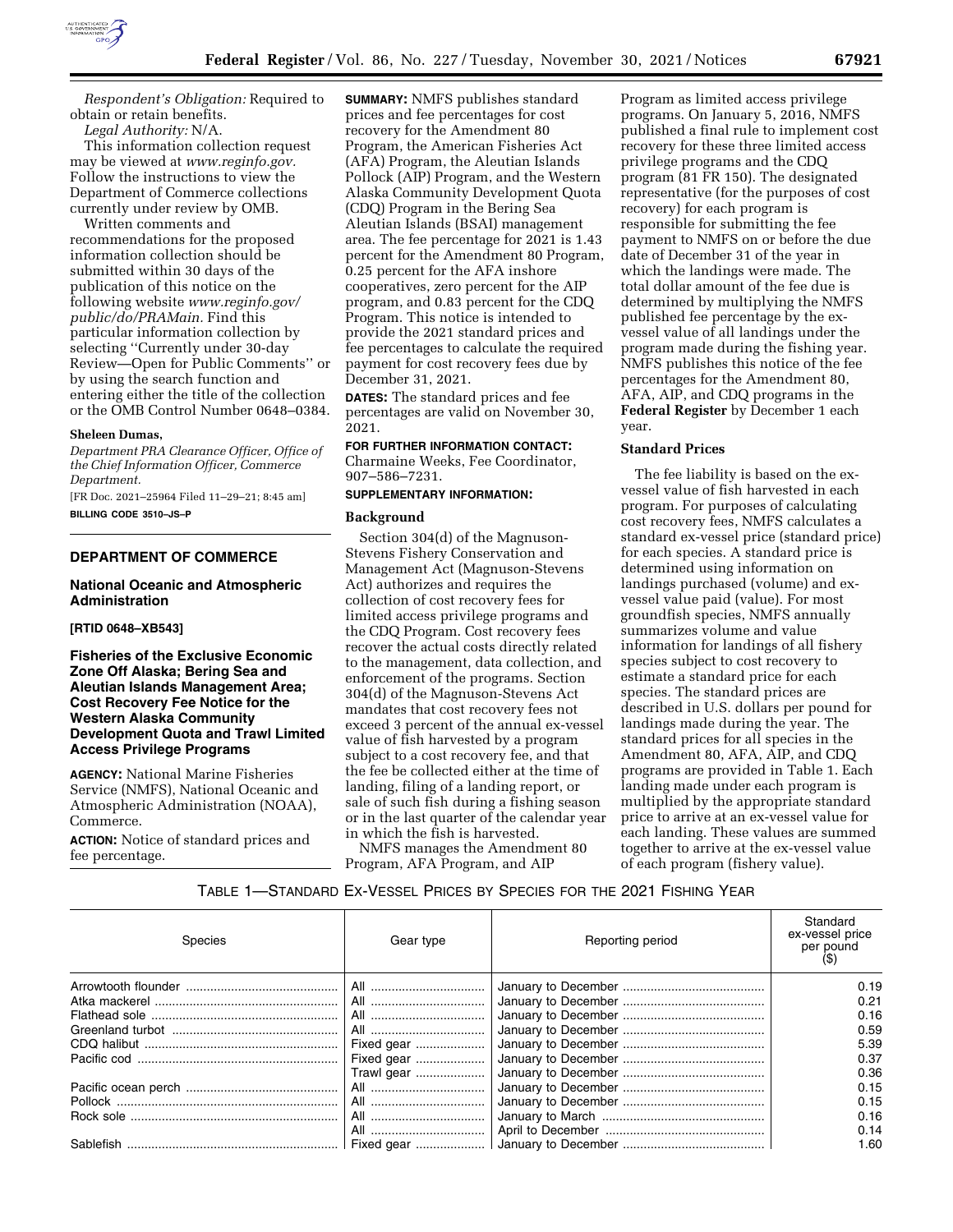# TABLE 1—STANDARD EX-VESSEL PRICES BY SPECIES FOR THE 2021 FISHING YEAR—Continued

| <b>Species</b> | Gear type | Reporting period | Standard<br>ex-vessel price<br>per pound |
|----------------|-----------|------------------|------------------------------------------|
|                | All       |                  | 0.80<br>0.15                             |

#### **Fee Percentage**

NMFS calculates the fee percentage each year according to the factors and methods described at 50 CFR 679.33(c)(2), 679.66(c)(2), 679.67(c)(2), and 679.95(c)(2). NMFS determines the fee percentage that applies to landings made during the year by dividing the total costs directly related to the management, data collection, and enforcement of each program (direct program costs) during the year by the fishery value. NMFS captures direct program costs through an established accounting system that allows staff to track labor, travel, contracts, rent, and procurement. For 2021, the direct program costs were tracked from October 1, 2020, to September 30, 2021 (the end of the fiscal year). The 2021 fee percentages for the Amendment 80 and the AFA Programs are more than the fee percentages calculated in 2020. The 2021 fee percentage for the Western Alaska CDQ Program is less than the fee percentage calculated in 2020. The 2021 percentage for the AIP Program was zero since there was no fishery in 2021.

NMFS will provide an annual report that summarizes direct program costs for each of the programs in early 2022. NMFS calculates the fishery value as described under the section Standard Prices.

## *Amendment 80 Program Standard Prices and Fee Percentage*

The Amendment 80 Program allocates total allowable catches (TACs) of groundfish species, other than Bering Sea pollock, to identified trawl catcher/ processors in the BSAI. The Amendment 80 Program allocates a portion of the BSAI TACs of six species: Atka mackerel, Pacific cod, flathead sole, rock sole, yellowfin sole, and Aleutian Islands Pacific ocean perch. Participants in the Amendment 80 sector have established cooperatives to harvest these allocations. Each Amendment 80 cooperative is responsible for payment of the cost recovery fee for fish landed under the Amendment 80 Program. Cost recovery requirements for the Amendment 80 Program are at 50 CFR 679.95.

For most Amendment 80 species, NMFS annually summarizes volume

and value information for landings of all fishery species subject to cost recovery in order to estimate a standard price for each fishery species. Regulations specify that for rock sole, NMFS shall calculate a separate standard price for two periods—January 1 through March 31, and April 1 through October 31, which accounts for a difference in estimated rock sole prices during the first quarter of the year relative to the remainder of the year. The volume and value information is obtained from the First Wholesale Volume and Value Report and the Pacific Cod Ex-Vessel Volume and Value Report.

Using the fee percentage formula described above, the estimated percentage of direct program costs to fishery value for the 2021 calendar year is 1.43 percent for the Amendment 80 Program. For 2021, NMFS applied the fee percentage to each Amendment 80 species landing that was debited from an Amendment 80 cooperative quota allocation between January 1 and December 31 to calculate the Amendment 80 fee liability for each Amendment 80 cooperative. The 2021 fee payments must be submitted to NMFS on or before December 31, 2021. Payment must be made in accordance with the payment methods set forth in 50 CFR 679.95(a)(3)(iv).

## *AFA Standard Price and Fee Percentages*

The AFA Program allocates the Bering Sea directed pollock fishery TAC to three sectors—catcher/processor, mothership, and inshore. Each sector has established cooperatives to harvest the sector's exclusive allocation. In 2021, the cooperative for the inshore sector is responsible for paying the fee for Bering Sea pollock landed under the AFA Program. Cost recovery requirements for the AFA sectors are at 50 CFR 679.66.

NMFS calculates the standard price for pollock using the most recent annual value information reported to the Alaska Department of Fish & Game for the Commercial Operator's Annual Report and compiled in the Alaska Commercial Fisheries Entry Commission Gross Earnings data. Due to the time required to compile the data, there is a one year

delay between the gross earnings data year and the fishing year to which it is applied. For example, NMFS used 2020 gross earnings data to calculate the standard price for 2021 pollock landings.

Under the fee percentage formula described above, the estimated percentage of direct program costs to fishery value for the 2021 calendar year is 0.25 percent for the AFA inshore sector. To calculate the 2021 fee liabilities, NMFS applied the respective fee percentages to the landings of Bering Sea pollock debited from each cooperative's fishery allocation that occurred between January 1 and December 31. The 2021 fee payments must be submitted to NMFS on or before December 31, 2021. Payment must be made in accordance with the payment methods set forth in 50 CFR 679.66(a)(4)(iv).

# *AIP Program Standard Price and Fee Percentage*

The AIP Program allocates the Aleutian Islands directed pollock fishery TAC to the Aleut Corporation, consistent with the Consolidated Appropriations Act of 2004 (Pub. L. 108–109), and implementing regulations. Annually, prior to the start of the pollock season, the Aleut Corporation provides NMFS with the identity of its designated representative for harvesting the Aleutian Islands directed pollock fishery TAC. The same individual is responsible for the submission of all cost recovery fees for pollock landed under the AIP Program. Cost recovery requirements for the AIP Program are at 50 CFR 679.67.

NMFS calculates the standard price for pollock using the most recent annual value information reported to the Alaska Department of Fish & Game for the Commercial Operator's Annual Report and compiled in the Alaska Commercial Fisheries Entry Commission Gross Earnings data for Aleutian Islands pollock. As explained above, due to the time required to compile the data, there is a one-year delay between the gross earnings data year and the fishing year to which it is applied.

For the 2021 fishing year, the Aleut Corporation did not select any